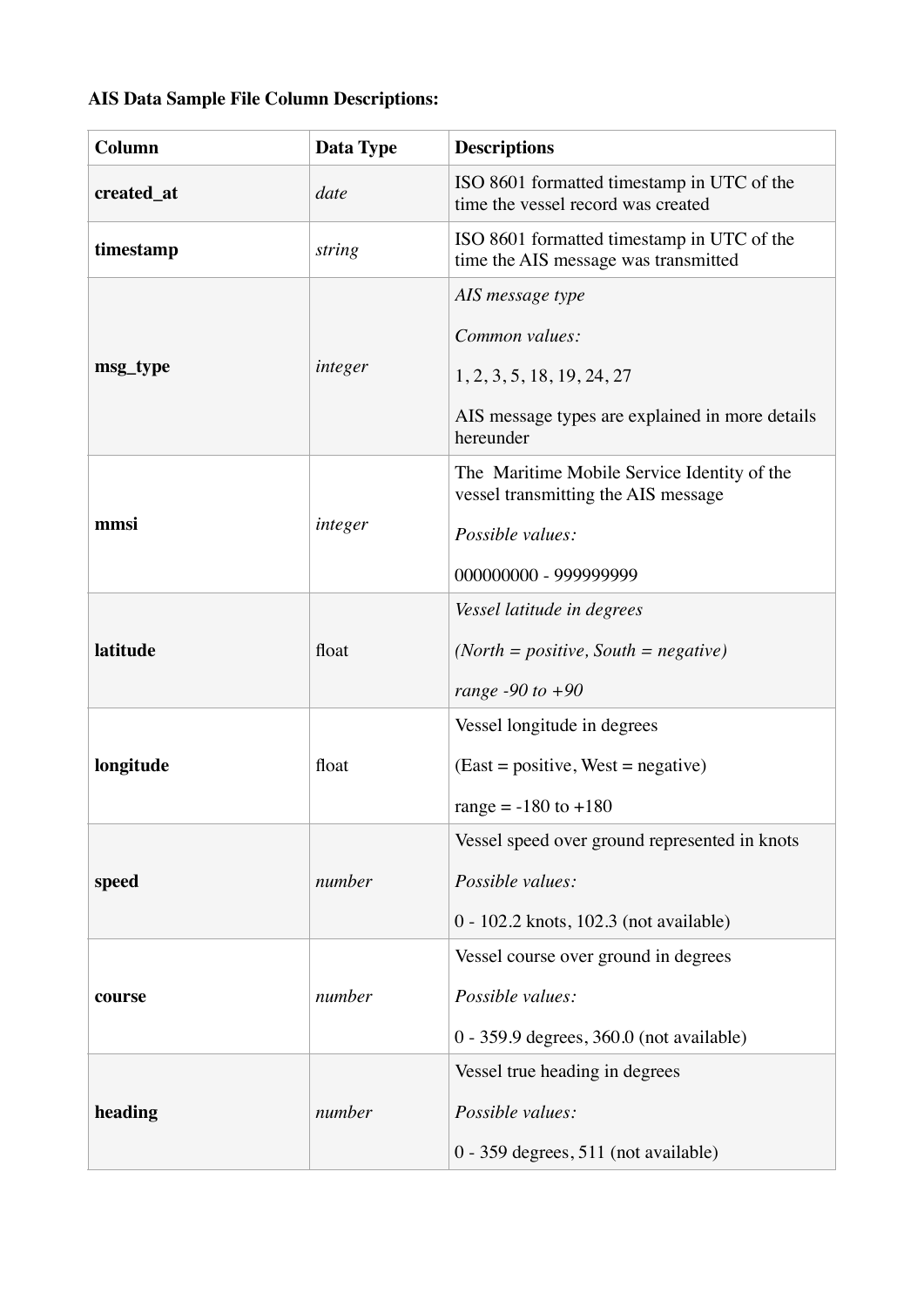| rot                 | integer | Vessel rate of turn                                                                                                                                                                 |
|---------------------|---------|-------------------------------------------------------------------------------------------------------------------------------------------------------------------------------------|
|                     |         | Possible values:                                                                                                                                                                    |
|                     |         | $-127 - 127$ ; $-128$ (not available)                                                                                                                                               |
| imo                 | integer | IMO number of the ship<br>Unique International Maritime Organization                                                                                                                |
|                     |         | number for the vessel that stays with the ship for<br>it's life                                                                                                                     |
|                     |         | valid values 7 digit number                                                                                                                                                         |
| name                | string  | Vessel name                                                                                                                                                                         |
| call_sign           | string  | Vessel call sign                                                                                                                                                                    |
| draught             | float   | Vessel draught represented in 1/10 meters                                                                                                                                           |
|                     |         | Possible values:                                                                                                                                                                    |
|                     |         | $0.1 - 255$ , 0 (not available; default)                                                                                                                                            |
| ship_and_cargo_type | integer | Vessel ship and cargo type code                                                                                                                                                     |
|                     |         | Some common values:                                                                                                                                                                 |
|                     |         | 30 (fishing vessel), 52 (tug boat), 70 (cargo/<br>fishing ship)                                                                                                                     |
|                     |         | more information on determining the ship type is                                                                                                                                    |
|                     |         | detailed hereunder                                                                                                                                                                  |
| length              | number  | Vessel length extracted from ship dimensions<br>to bow and to stern in meters                                                                                                       |
| width               | number  | Vessel width extracted from ship dimensions<br>to_port and to_starboard in meters                                                                                                   |
|                     |         | Vessel estimated time of arrival as entered by the<br>captain, represented in ISO 8601 format                                                                                       |
|                     |         | Possible values:                                                                                                                                                                    |
| eta                 | string  | Month: 1 - 12, 0 (not available; default); Day: 1 -<br>31, 0 (not available; default); Hour: 0 - 23, 24<br>(not available; default); Minute: 0 - 59, 60 (not<br>available; default) |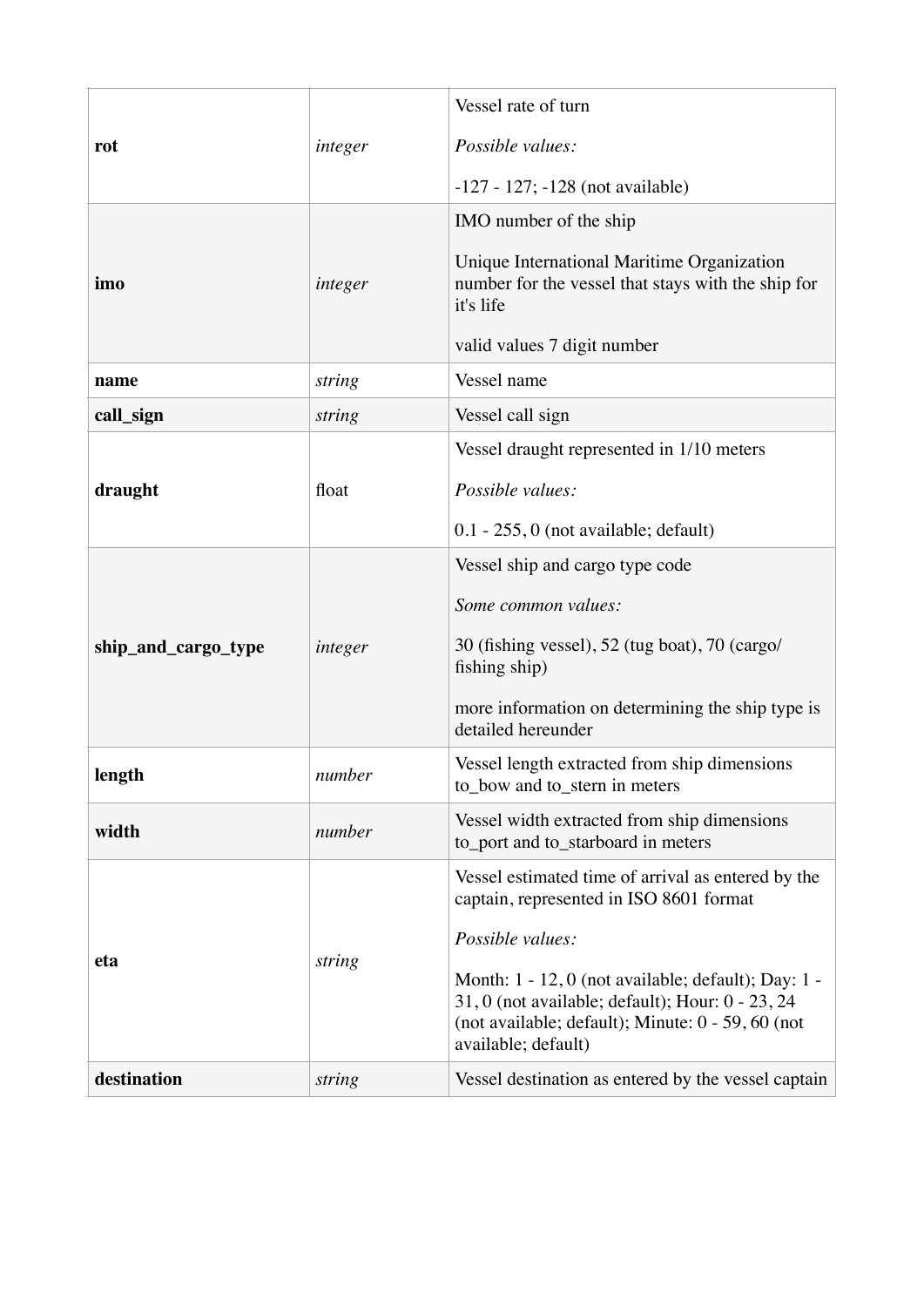| status          | integer | Vessel navigation status<br>Some common values:<br>0 (under way using engine), 1 (at anchor), 3<br>(restricted maneuverability), 7 (engaged in<br>fishing), $15$ |
|-----------------|---------|------------------------------------------------------------------------------------------------------------------------------------------------------------------|
| maneuver        | integer | Vessel maneuver code<br>Valid values:<br>0 (not available; default), 1 (not engaged in<br>special maneuver), 2 (engaged in special<br>maneuver)                  |
| accuracy        | integer | Vessel GPS geo location accuracy in meters<br>Possible values:<br>1 (high, $\leq 10$ meters); 0 (low, $>10$ meters,<br>default)                                  |
| collection_type | string  | How the message was captured<br>Possible values:<br>satellite or terrestrial or dynamic                                                                          |
| to_bow          | integer | Distance from AIS transponder to the bow side<br>edge in meters (Hull dimension A) available from<br>March 2020 onwards                                          |
| to stern        | integer | Distance from AIS transponder to the stern side<br>edge in meters (Hull dimension B) available from<br>March 2020 onwards                                        |
| to_port         | integer | Distance from AIS transponder to the port side<br>edge in meters (Hull dimension C) available from<br>March 2020 onwards                                         |
| to_starboard    | integer | Distance from AIS transponder to the starbord<br>side edge in meters (Hull dimension D) available<br>from March 2020 onwards                                     |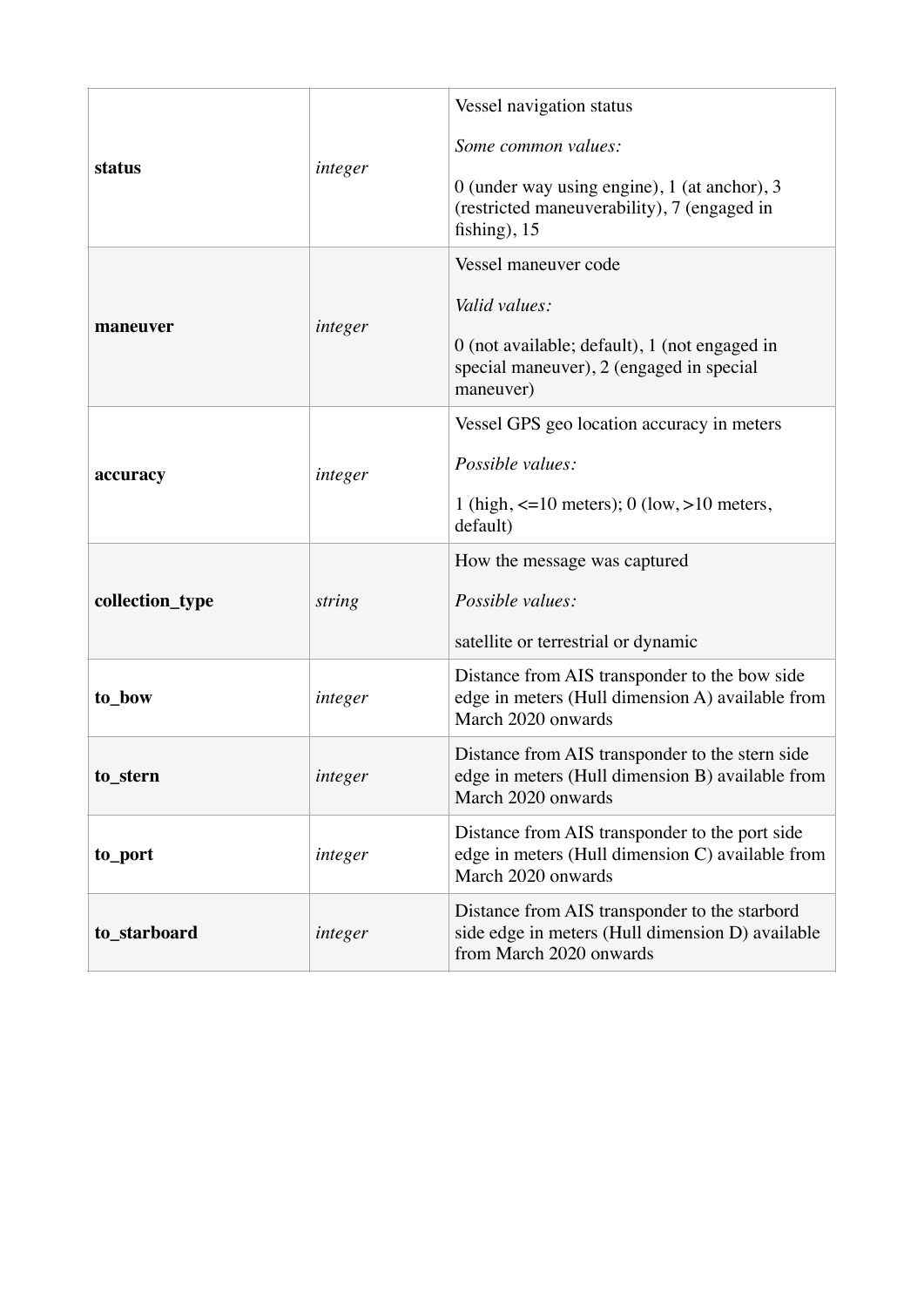# **Available AIS Message Types**

## **AIS message types with a quick overview**

#### **Position Messages**

**AIS position messages mostly broadcast information about a vessel's physical location and motion**. This includes a vessel's MMSI number, longitude, latitude, rate of turn, speed, true heading, and other parameters.

Spire offers the following position messages to customers:

- **• Messages 1, 2, and 3** from Class A vessels
- **• Message 4** from base stations
- **• Message 18** from Class B vessels
- **• Message 27** from Class A or B vessels (for long-range applications)

#### **Nominal Reporting Interval**

- **• Anchored/Moored Class A/B** vessels broadcast position messages every **3 minutes**.
- **• Class A** and **Class B** traveling at most **3 knots** and **2 knots** respectively broadcast position messages every **3 minutes**.

#### **Static Messages**

**AIS static messages mostly broadcast information about vessel characteristics that should remain (relatively) static over the during of their voyage**. This includes a vessel's MMSI number, AIS version number, IMO number, call sign, name, type of ship/cargo, ship dimensions, destination, and other parameters.

Spire offers the following static messages to customers:

- **• Message 5** from Class A vessels
- **• Message 24** from Class B vessels

#### **Nominal Reporting Interval**

Both Class A/B vessels broadcast static messages every **6 minutes**, when an information change has been made, or upon request.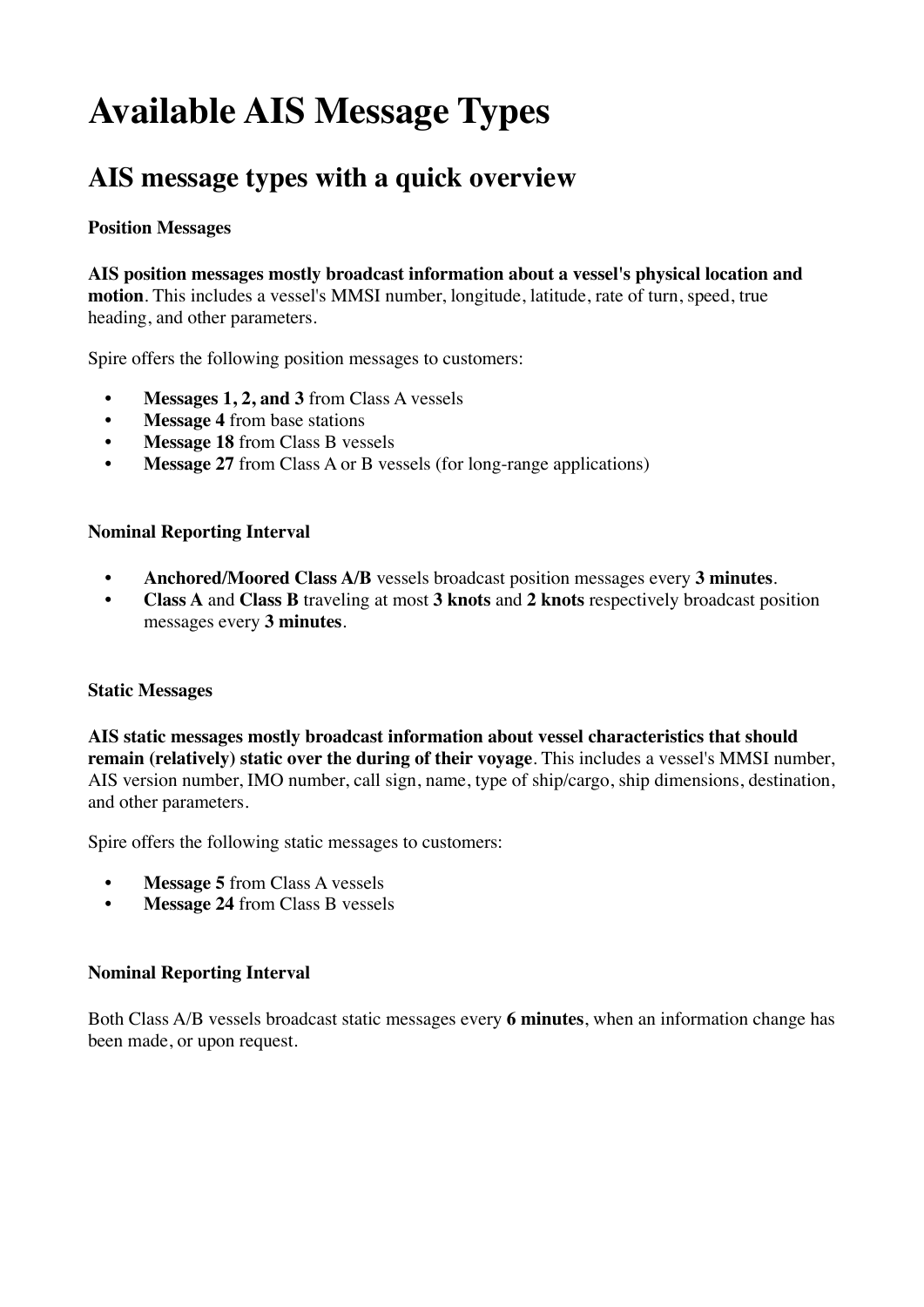#### **Other Messages**

#### **Message 19**

Spire offers **Message 19** from Class B vessels, which contains *some* parameters from Messages 18, 24A, and 24B.

#### **Additional Encoded Available AIS Messages**

We also offer the following AIS messages in an encoded fashion along with their MMSI and flag or origin:

- **• Message 6**: Addressed binary message
- **• Message 7**: Binary acknowledge
- **• Message 8**: Binary broadcast message
- **• Message 9**: Standard search and rescue aircraft position report
- **Message 10:** Coordinated universal time and date inquiry
- **• Message 11**: Coordinated universal time/date response
- **• Message 12**: Addressed safety related message
- **• Message 14**: Safety related broadcast message
- **• Message 15**: Interrogation
- **• Message 16**: Assigned mode command
- **• Message 17**: Global navigation-satellite system broadcast binary message
- **• Message 20**: Data link management message
- **• Message 21**: Aids-to-navigation report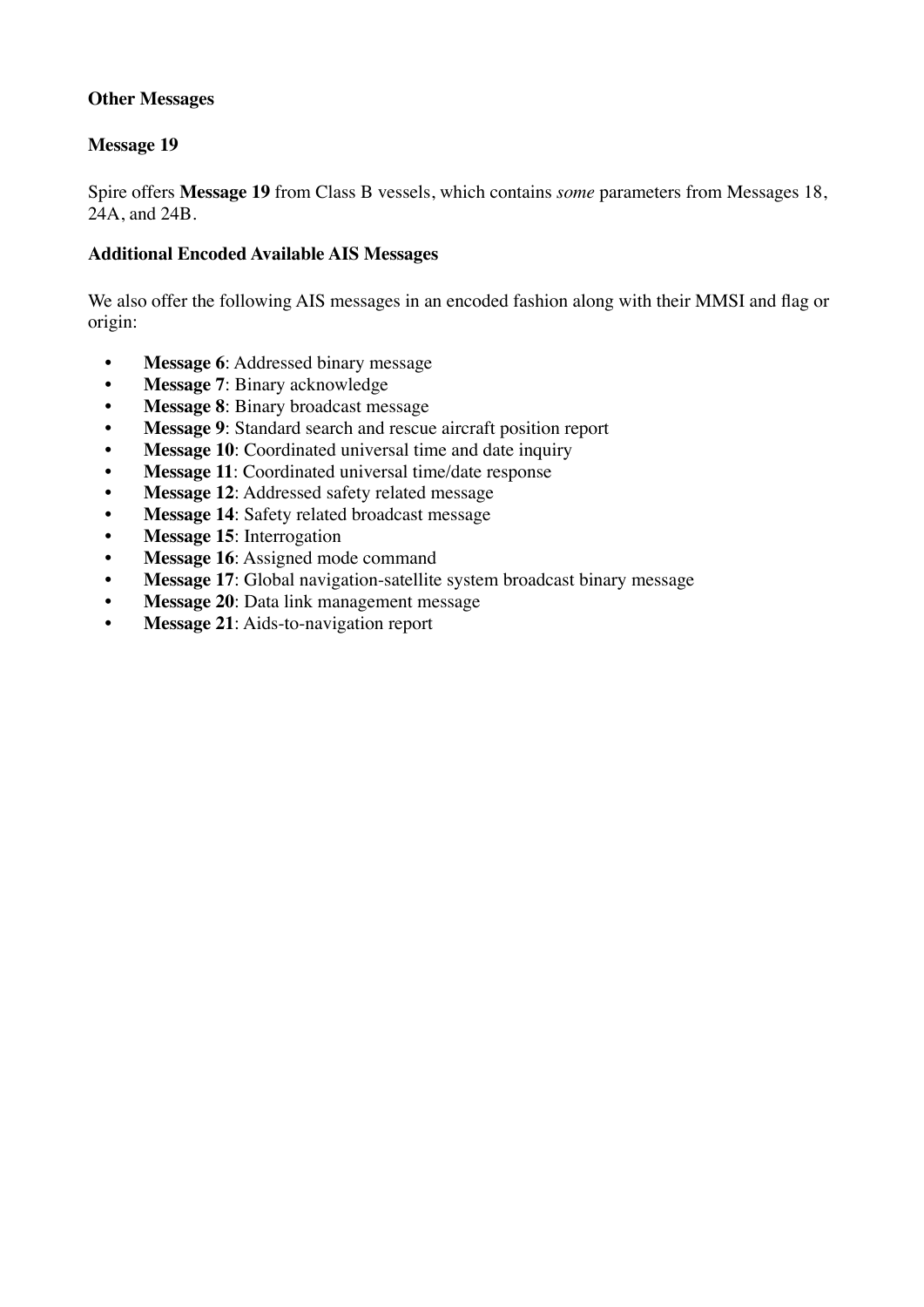# **Determining Ship Types**

### **How we assign ship type values in Messages and Vessels**

#### **Messages API**

Static messages (types  $5 \& 24$ ) broadcast a ship and cargo type, which we provide in the ship\_and\_cargo\_type field. Additionally, we map this value as close to the AIS standard as possible in the ship\_type field.

#### *Standard Ship Type - Code(s) (2 digits only)*

Reserved for future use - 10, 11, 12, 13, 14, 15, 16, 17, 18, 19 Wing In Ground - 20, 21, 22, 23, 24, 25, 26, 27, 28, 29 Search and Rescue - 51 Fishing Vessel - 30 Tug - 31, 32, 52 Special Craft - 33, 34, 35, 50, 53, 54, 55, 56, 57, 58, 59 Sailing Vessel - 36 Pleasure Craft - 37 Reserved - 38, 39 High-Speed Craft - 40, 41, 42, 43, 44, 45, 46, 47, 48, 49 Passenger Ship - 60, 61, 62, 63, 64, 65, 66, 67, 68, 69 Cargo - 70, 71, 72, 73, 74, 75, 76, 77, 78, 79 Tanker - 80, 81, 82, 83, 84, 85, 86, 87, 88, 89 Other - 90, 91, 92, 93, 94, 95, 96, 97, 98, 99

*Non-standard AIS Ship Type - Code(s)* Other - 100-199 (Reserved for regional use) Other - 200-255 (Reserved for future use) Other - 256-999 (No designation)

#### **Vessels API**

The Vessels API aims to provide a more complete representation of each ship based on AIS messages, external data sources, and analyzing ship behvaior. This is reflected in ship\_type , general\_classification , and individual\_classification .

#### **Ship Type Values**

Fishing Tug Sailing Pleasure Craft Passenger Cargo Tanker **Other**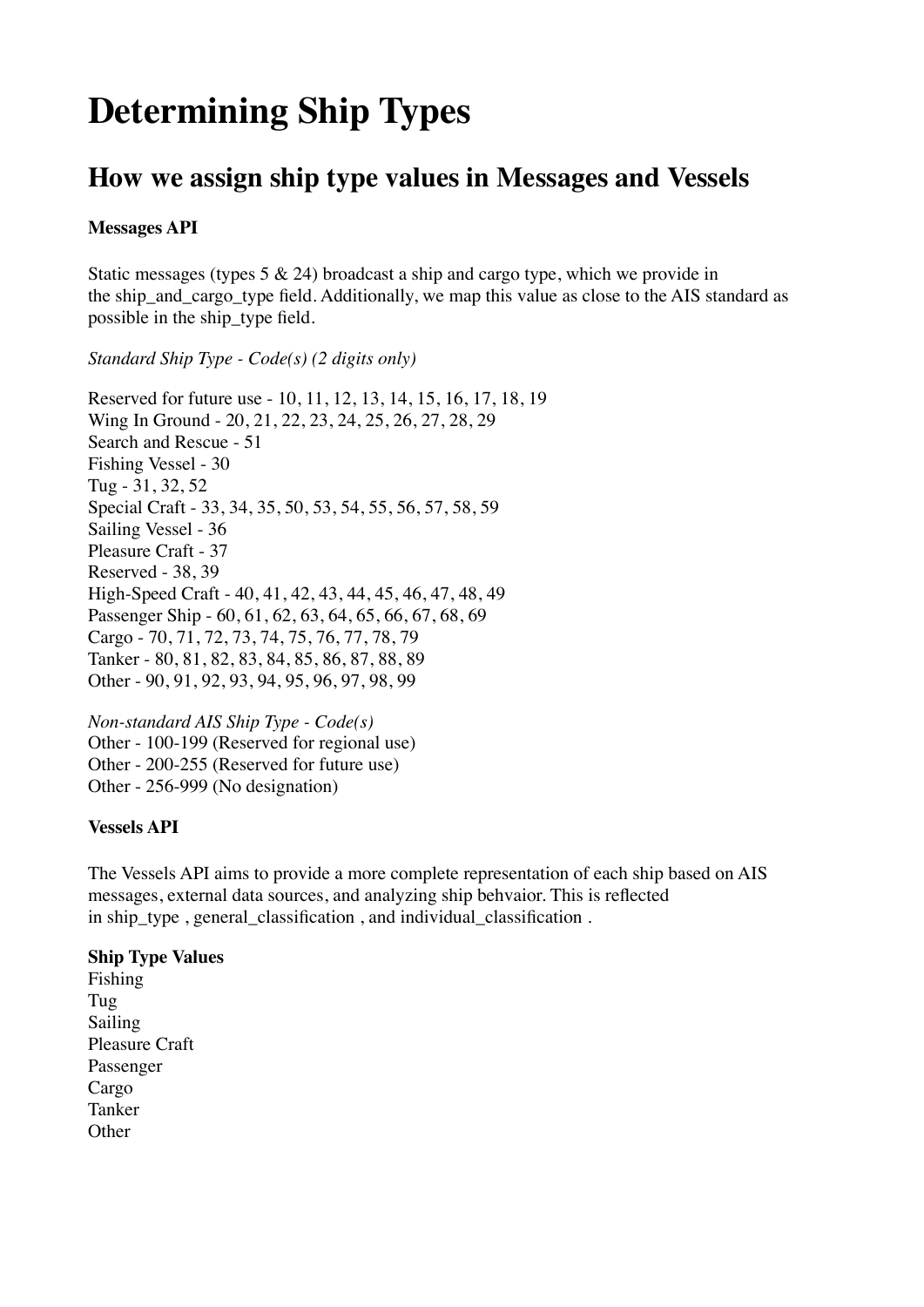#### **General Classification Values**

Fishing industry Service vessels Merchant Inland waterways Naval **Offshore** Pleasure / Leisure Rescue All other Activities

#### **Individual Classification Values**

Air-cushion vehicle Auxiliary ship Despatch vessel Lighter Bulk carrier Whaler Buoy ship Factory ship Cargo ship Coaster Cable ship Coast-guard Barge Chemical carrier Trawler Cement carrier Tanker Collier Container ship Corvette Cruiser **Cutter** Destroyer Ship used by divers Minesweeper Customs launch Dredger Dry cargo Ketch Training ship Escort ship Research ship/ Survey ship Ferry Fast patrol ship Reefer Weather Frigate Fruit carrier Floating storage, offtake General cargo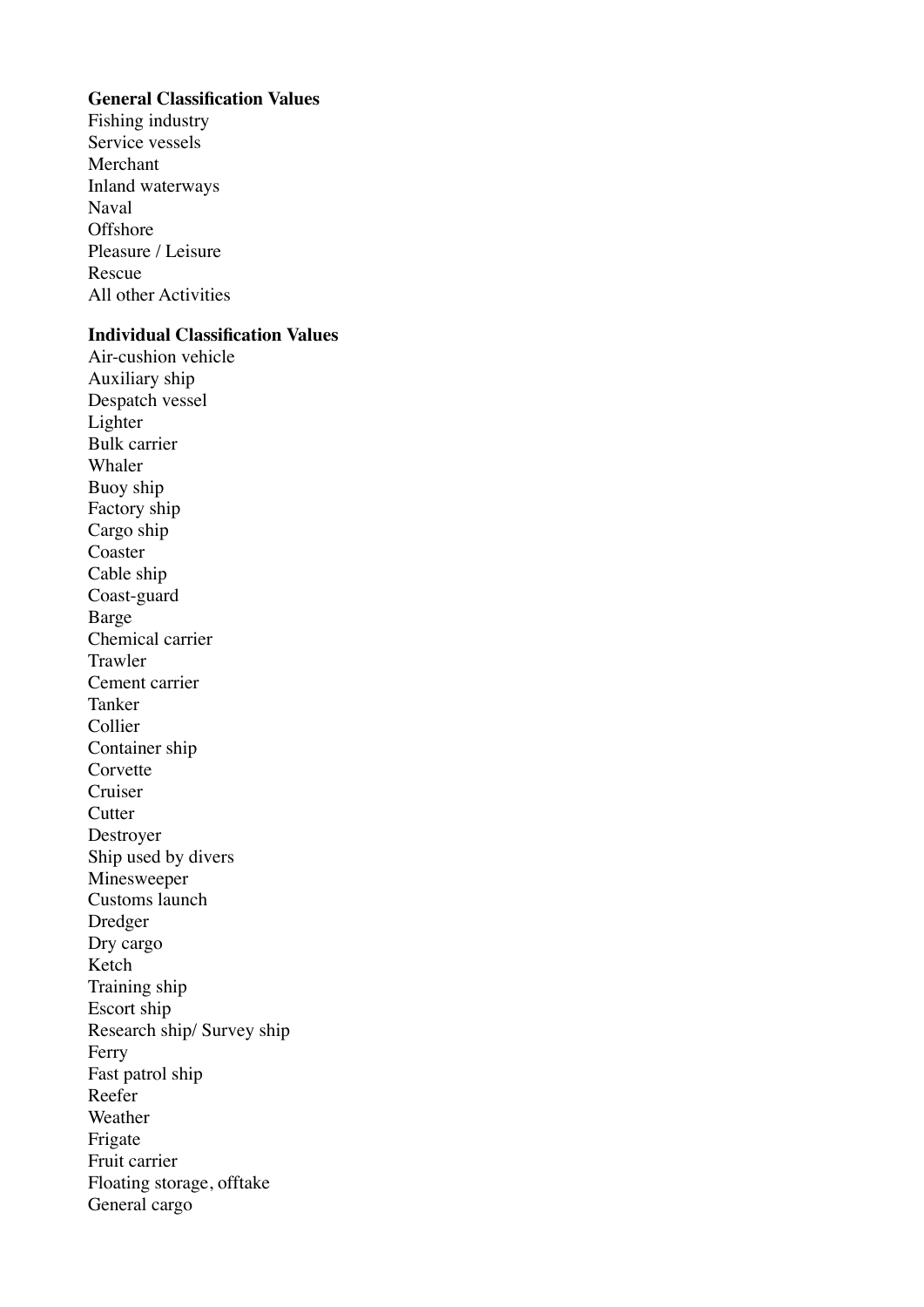Schooner Grain carrier Floating crane Warship Hospital ship Hydrographic ship Ice breaker Waste incinerator Inspection ship Lobster ship Lugger Banker Mine layer Motor boat Pollution and surface clearance vessel Naviplane Ore-bulk-oil carrier Oil tanker Oceanographic ship Ocean-station vessel Passenger ship Liner Livestock carrier Barge carrier Drilling unit Fishing vessel Lightship Lighthouse tender Fishing guard Platform Pilot tender Firefloat Cargo and passenger Pontoon Aircraft carrier Helicopter carrier Salvage ship Supply vessel Rock breaker RoRo ship Rescue vessel Stand-by-safety vessel Sloop Submarine Support vessel Patrol ship Tunny ship Liquefied gas carrier Ore carrier Solvent carrier Transport Forest-product carrier